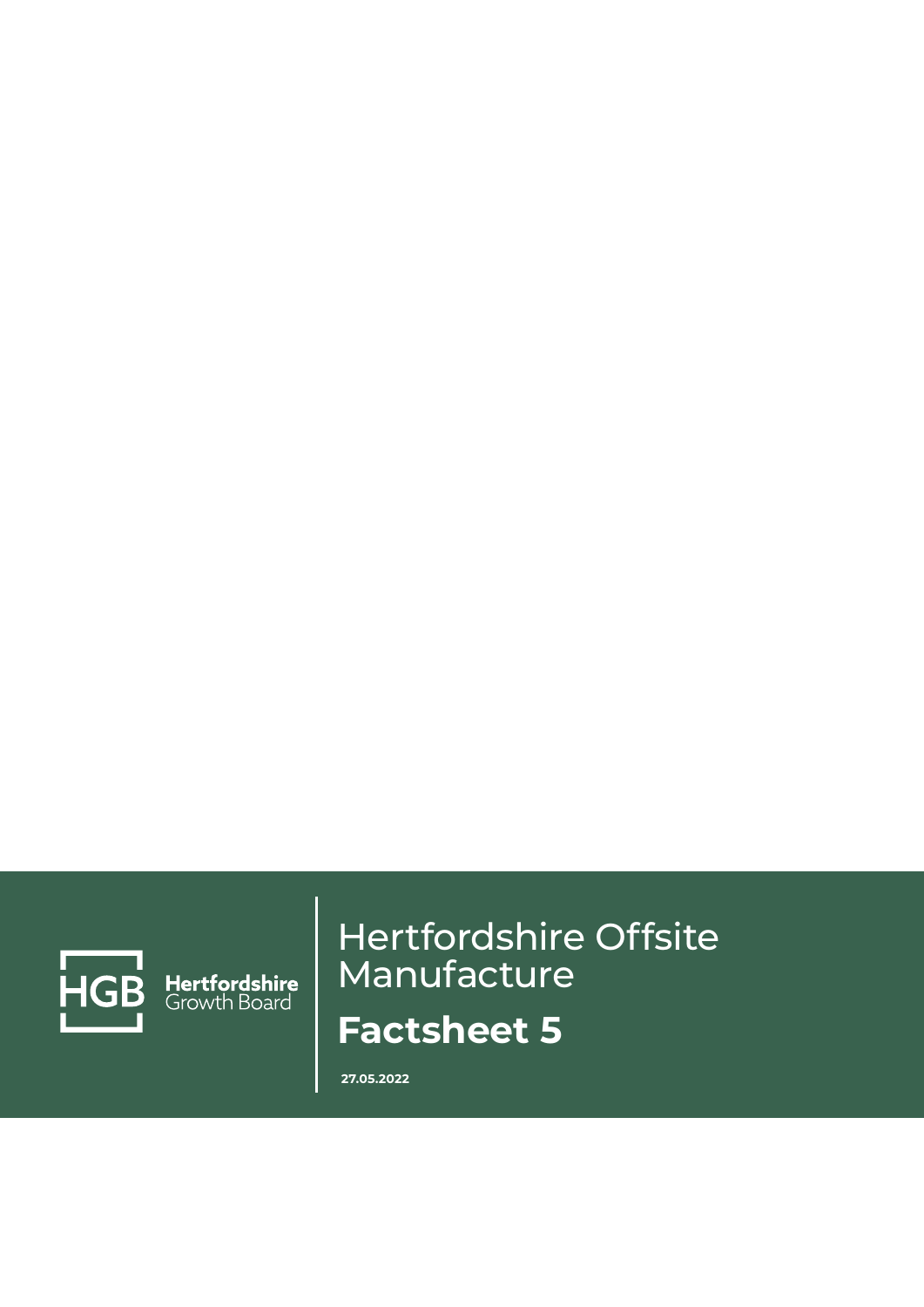## **Factsheet 5: OSM in Hertfordshire**

#### OPTION 1 - DIRECT APPOINTMENT/NEGOTIATED (EE ONLY) **Option 1 - Direct appointment / negotiated (EE only)**

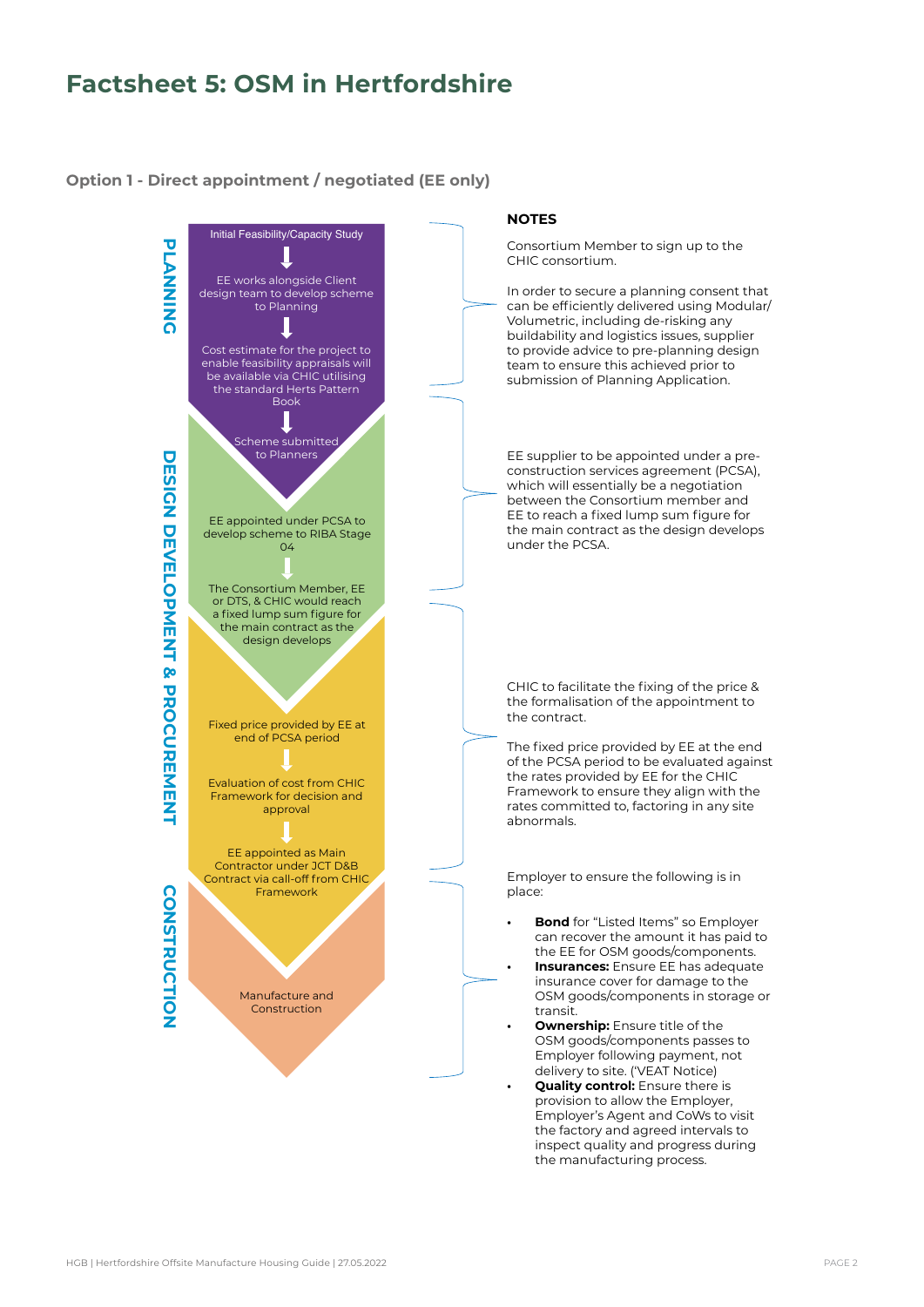## **Factsheet 5: OSM in Hertfordshire**

#### OPTION 2 - SINGLE STAGE DESIGN & BUILD **Option 2 - Single Stage Design & Build**